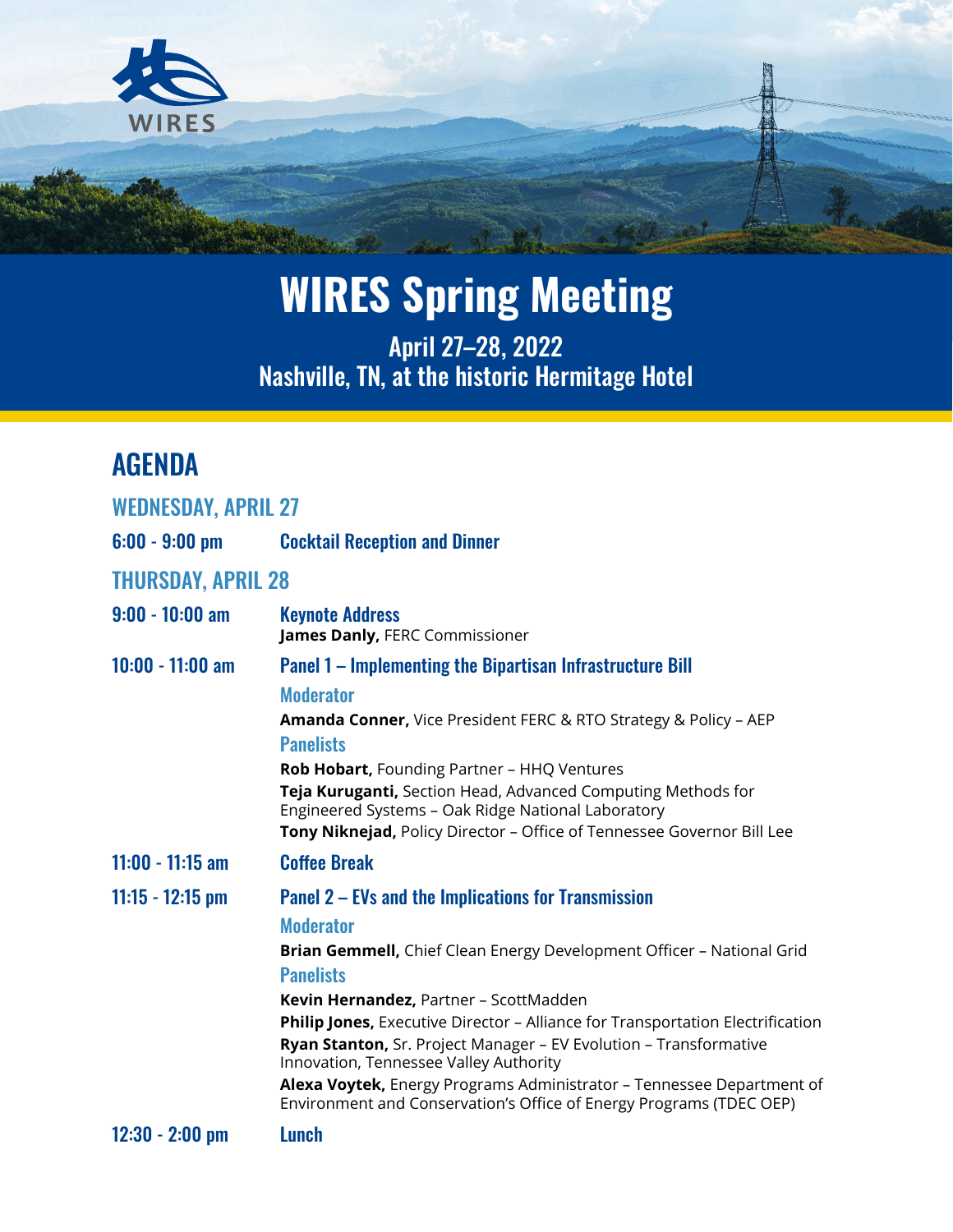<span id="page-1-0"></span>

APRIL 27–28, 2022

### PRESENTERS KEYNOTE SPEAKER



**Commissioner James Danly**

**Federal Energy Regulatory Commission**

Commissioner James Danly was nominated Commissioner at the

FERC on February 12, 2020, and confirmed as a Commissioner by the United States Senate on March 12, 2020.

Danly served as Chairman of FERC from November 5, 2020 to January 21, 2021.

Danly formerly served as general counsel to FERC. Prior to joining the Commission, he was a member of the energy regulation and litigation group at Skadden, Arps, Slate, Meagher and Flom LLP.

Prior to this Danly served as law clerk to Judge Danny Boggs at the U.S. Court of Appeals for the Sixth Circuit. He was a managing director of the Institute for the Study of War, a military think tank in Washington, D.C., and served an International Affairs Fellowship at the Council on Foreign Relations. Danly is a former U.S. Army officer who served two tours in Iraq, first with an infantry company in Baghdad and then on staff at Multi-National Force—Iraq, receiving a Bronze Star and Purple Heart.

Danly earned his juris doctor from Vanderbilt University Law School, and his bachelor's degree from Yale University. He is licensed to practice law before the District of Columbia Court of Appeals.

#### PANEL 1 – IMPLEMENTING THE BIPARTISAN INFRASTRUCTURE BILL



### **Moderator**

#### **Amanda Conner**

**Vice President FERC & RTO Strategy & Policy – American Electric Power; WIRES Vice President**

Amanda Conner is Vice President, FERC and

RTO Strategy and Policy for American Electric Power. She is responsible for representing AEP's generation and grid development businesses in policy matters at the FERC and Regional Transmission Organizations (RTO).

Previously, Conner served as managing director in AEP's Washington, D.C., office, focusing on FERC and federal legislative issues. She began working for AEP in 2012 as a senior counsel in the Legal Department, representing AEP in PJM transmission owners committees and handling transmission formula rate and market based rate issues before FERC.

Prior to joining AEP, Conner spent eight years as an associate attorney with Wright & Talisman, where she represented Southwest Power Pool and the MISO transmission owners in numerous FERC matters, including those involving energy market implementation and compliance with open access transmission directives.

She received her bachelor's degree from Purdue University and her law degree from Indiana University Maurer School of Law.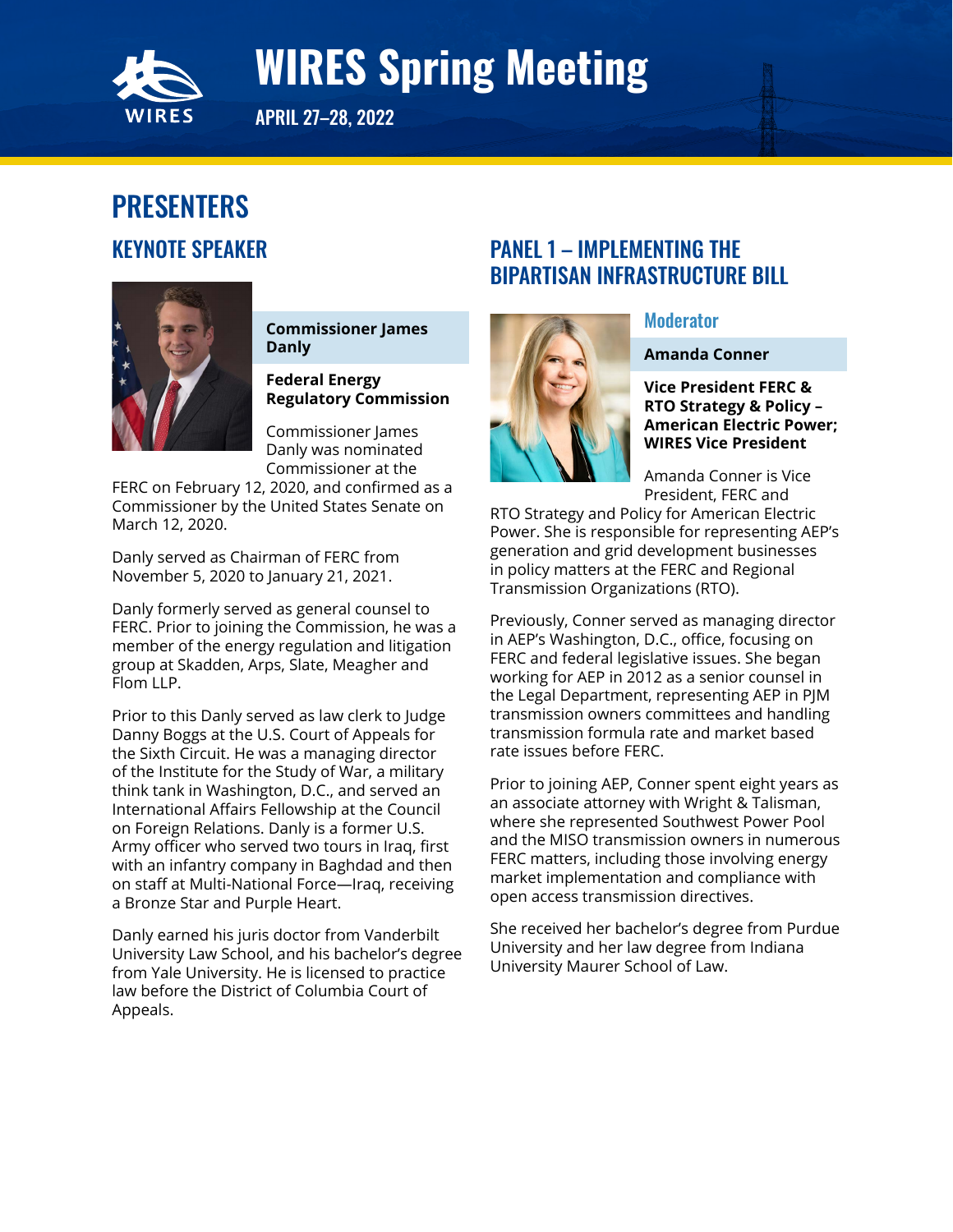

APRIL 27–28, 2022

#### **Panelist**

#### **Rob Hobart**

#### **Founding Partner – HHQ Ventures**

Rob Hobart began his career working in the U.S. House of Representatives, where he served as deputy

chief of staff, Appropriations associate staff and legislative director for three members of Congress. He left Capitol Hill to join McBee Strategic Consulting, where he was executive vice president and head of the Appropriations practice. Hobart was also managing director of the firm's Government Capital Practice, which he co-founded more than five years ago. Prior to starting HHQ Ventures with Rashid Hallaway and Ben Quayle, Hobart was the CEO of Hobart Ventures, LLC, a boutique government relations and consulting business.

In addition to his work providing government relations and strategic business counsel, Hobart is a program advisor to Prospect Silicon Valley, a nonprofit commercialization catalyst focused on accelerating the next generation of technology benefiting cities everywhere. Rob divides his time between Washington, D.C., and Nashville.

He is a graduate of the University of Illinois, and he attended the Naval War College while working in the U.S. House of Representatives.



#### **Panelist**

#### **Teja Kuruganti**

**Section Head, Advanced Computing Methods for Engineered Systems – Oak Ridge National Laboratory** 

Teja Kuruganti is the

Section Head for Advanced Computing Methods for Engineered Systems at Oak Ridge National Laboratory (ORNL), where he has worked since 2003. He currently leads ORNL activities in developing technologies for enabling grid-interactive energy efficient buildings and advanced computing techniques for solving electric grid challenges. Kuruganti's research interests are in large-scale modeling and simulation of energy systems and communication systems.

He earned MS and PhD degrees in Electrical Engineering from the University of Tennessee, Knoxville.



#### **Panelist**

#### **Tony Niknejad**

#### **Policy Director – Office of Tennessee Governor Bill Lee**

Tony Niknejad serves as Policy Director for Governor Bill Lee and is

responsible for leading the development of the Governor's policy agenda. Prior to his role in the administration, Niknejad served as the policy director for the successful Bill Lee for Governor campaign and as a member of then Governorelect Lee's transition team.

Niknejad previously worked for a national education-reform nonprofit, and as a legislative staffer in the Tennessee state senate.

Niknejad is a member of the State Bar of Tennessee, a graduate of Vanderbilt University Law School, and earned his bachelor's degree at the University of Georgia where he studied economics and philosophy.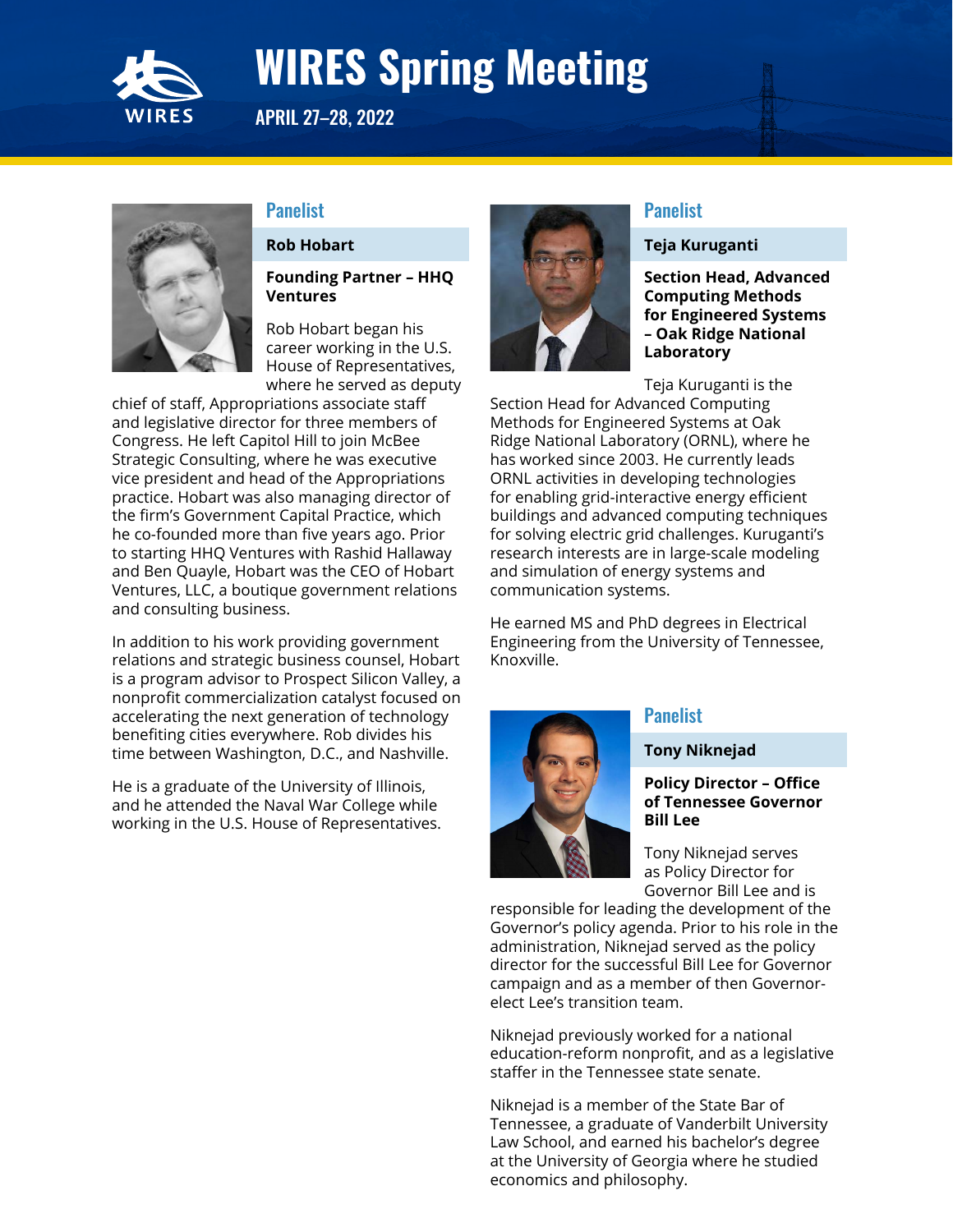<span id="page-3-0"></span>

APRIL 27–28, 2022

#### PANEL 2 – EVS AND THE IMPLICATIONS FOR TRANSMISSION

He is a past President and currently on the Board of Directors of WIRES, and has been a member of IEEE since 2000.



#### **Moderator**

**Brian Gemmell**

**Chief Clean Energy Development Officer – National Grid; WIRES Board Member**

Dr. Brian Gemmell brings more than 25 years of

experience in the electric power transmission industry to his role as Chief Clean Energy Development Officer. In this role, Gemmell leads National Grid's pursuit of clean energy business opportunities for customers and regulated energy networks in support of future New York and New England State goals.

He joined National Grid in 2017 as Vice President of Strategy and Performance for National Grid's FERC-regulated businesses, and most recently as Vice President of Transmission Asset Management & Planning and Capital Delivery Electric across New England and New York. In this role, Gemmell led the development, prioritization, and management of 10-year transmission \$10B CAPEX plans, execution of an \$800M annual complex electrical project portfolio, as well as operations and maintenance of a 2GW HVDC facility.

Previously, Gemmell was Vice President of Transmission Solutions at Siemens, enabling the adoption of new, complete turnkey technologies to improve the reliability and efficiency of transmission systems across the US. He also was general manager of Siemens' US-based Power Technologies International, as well as Business Development Manager in FACTS and HVDC Solutions for Siemens and ALSTOM (now GE).

Gemmell has an MEng (1990) and a PhD (1995) in Electrical and Electronic Engineering from the University of Strathclyde in Glasgow, UK. During 1992, he spent six months as a Visiting Engineer at the Massachusetts Institute of Technology.



#### Panelist

**Philip Jones**

**Executive Director – Alliance for Transportation Electrification (ATE)**

Phillip Jones currently serves as Executive

Director of the Alliance for Transportation Electrification (ATE), which is a recently established industry-funded, non-profit association that seeks to promote the acceleration of transportation electrification deployments, a robust utility role, and interoperability and open standards. Jones serves as a Director of the Western Grid Group which advocates for clean energy resources and an efficient transmission grid in the Western States. He is also a Board Advisor to Energy Impact Partners (EIP), based in New York City, which is a private equity infrastructure fund comprised of major utility investors that seeks to invest in innovative young technology companies focused on the energy sector. He also serves on the non-profit Boards of Directors of Carbon WA and Climate Solutions.

Additionally, he is currently President of Phil Jones Consulting LLC based in Seattle, Washington, that provides expert advice and consulting services for organizations in the fields of energy and utility regulation, communications regulation, and cybersecurity compliance and regulation.

Jones served as a Commissioner on the Washington Utilities and Transportation Commission (WUTC) for 12 years from 2005 to 2017. He had many leadership positions in NARUC (National Association of Regulatory Utility Commissioners) during his tenure, and served as President of NARUC in 2012-13. He is a member of the EPRI Advisory Council. Jones is a native of Spokane, Washington and a graduate with a B.A. from Harvard College.